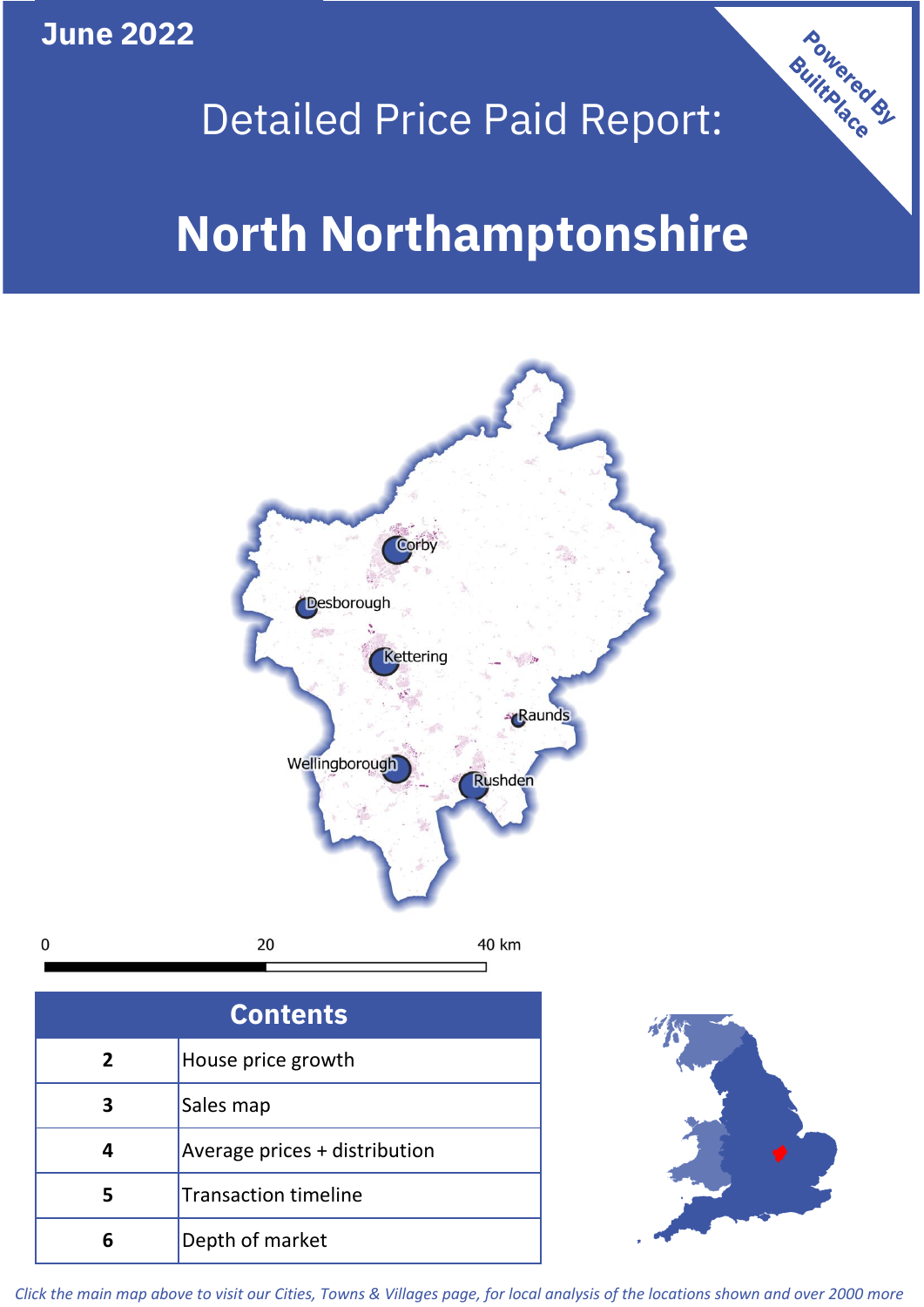### **Headline Data**

|                     | <b>Current level</b> | 3 month  | <b>Annual</b> | '5 year  | 10 year |
|---------------------|----------------------|----------|---------------|----------|---------|
| <b>House prices</b> | £259,970             | 3.7%     | 13.5%         | 36.0%    | 90.8%   |
| <b>Transactions</b> | 5,600                | $-12.2%$ | 12.5%         | $-18.9%$ | 37.1%   |

# **House Price Growth (April 2022 data)**

#### *Annual Change in House Prices*



House prices in North Northamptonshire grew by 13.5% in the 12 months to April 2022 (based on 3-month smoothed data). By comparison national house prices grew by 10.7% and prices in the East Midlands grew by 11.6% over the same period.

North Northamptonshire house prices are now 62.5% above their previous peak in 2007, compared to +50.1% for the East Midlands and +52.9% across England.



#### *Year-To-Date Change in House Prices, December to April*

Local prices have grown by 4.4% in 2022 so far, compared to growth of 3.4% over the same period last year.

#### *Source: OS OpenData; UK House Price Index (Contains HM Land Registry data © Crown copyright)*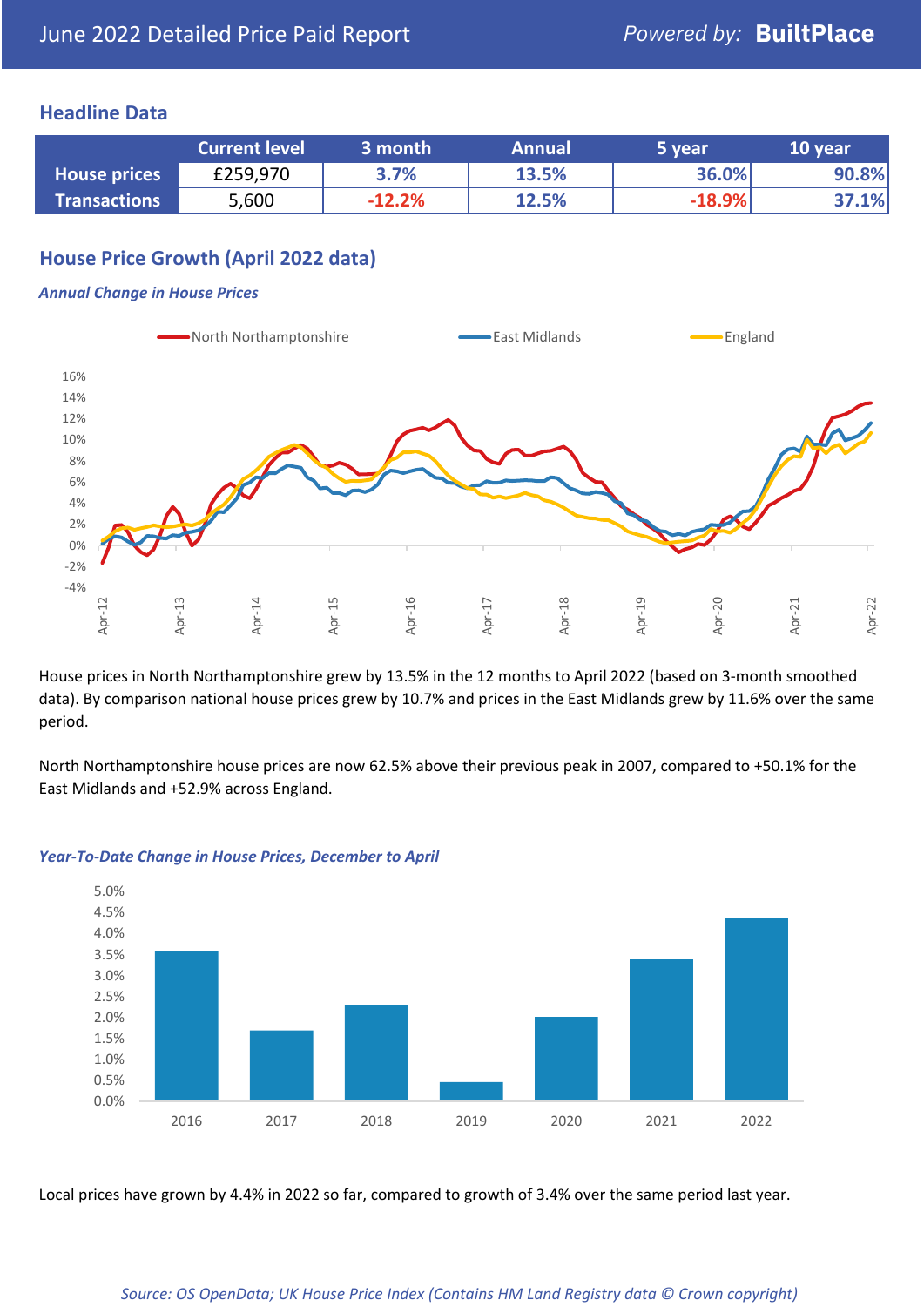# **House Price Map**

*12 months to April 2022*



*Each point is one postcode, coloured by the average value relative to all sales in this local authority (price bands are LA-specific quintiles).*

# **Map Key**

| Min      | Max      |                            |
|----------|----------|----------------------------|
| Up to    | £167,000 | 1st quintile / lowest 20%  |
| £167,000 | £204,000 | 2nd quintile               |
| £204,000 | £246,000 | 3rd quintile               |
| £246,000 | £320,000 | 4th quintile               |
| £320,000 | and over | 5th quintile / highest 20% |

*Source: OS OpenData; UK House Price Index (Contains HM Land Registry data © Crown copyright)*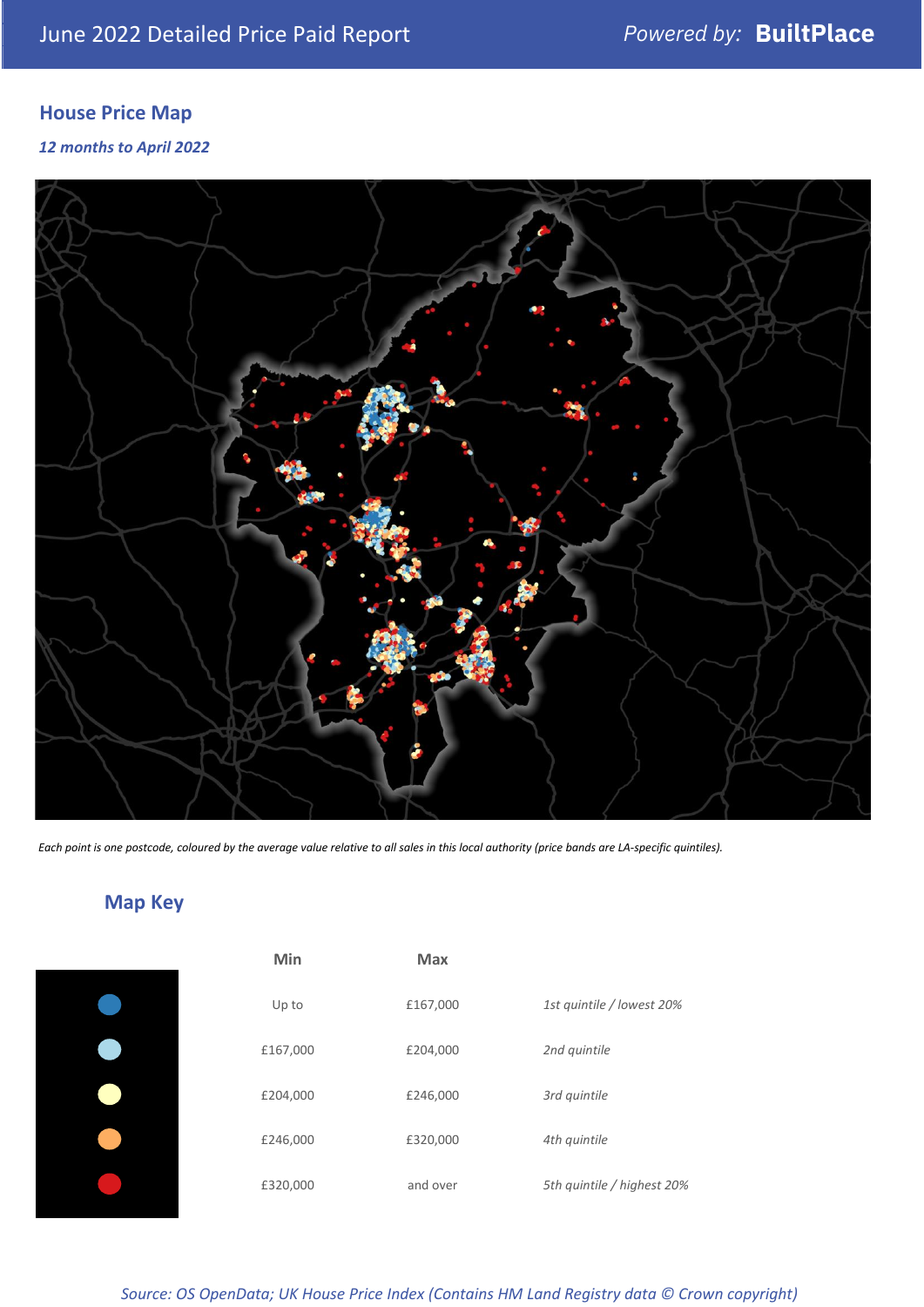# **Average House Price by Property Type**

#### *12 months to April 2022*



|                 | <b>New</b> | <b>Second hand</b> |  |  |
|-----------------|------------|--------------------|--|--|
| <b>Flat</b>     | £148,375   | £123,216           |  |  |
| <b>Terraced</b> | £239,870   | £192,859           |  |  |
| Semi-detached   | £248,861   | £235,534           |  |  |
| <b>Detached</b> | £329,536   | £390,751           |  |  |

# **House Price Distribution by Year**

*All properties, by price band and calendar year (2020 = year to date)*

|                    | 1997 | 2002 | 2007 | 2012 | 2017 | 2019 | 2020 |
|--------------------|------|------|------|------|------|------|------|
| <b>Under £100k</b> | 91%  | 63%  | 13%  | 23%  | 5%   | 3%   | 1%   |
| £100-200k          | 8%   | 30%  | 67%  | 56%  | 51%  | 36%  | 34%  |
| E200-300k          | 1%   | 6%   | 15%  | 14%  | 29%  | 37%  | 41%  |
| £300-400k          | 0%   | 1%   | 3%   | 4%   | 9%   | 14%  | 13%  |
| £400-500k          | 0%   | 0%   | 1%   | 2%   | 4%   | 5%   | 5%   |
| <b>£500k-1m</b>    | 0%   | 0%   | 1%   | 1%   | 2%   | 5%   | 6%   |
| £1-2m              | 0%   | 0%   | 0%   | 0%   | 0%   | 0%   | 0%   |
| <b>Over £2m</b>    | 0%   | 0%   | 0%   | 0%   | 0%   | 0%   | 0%   |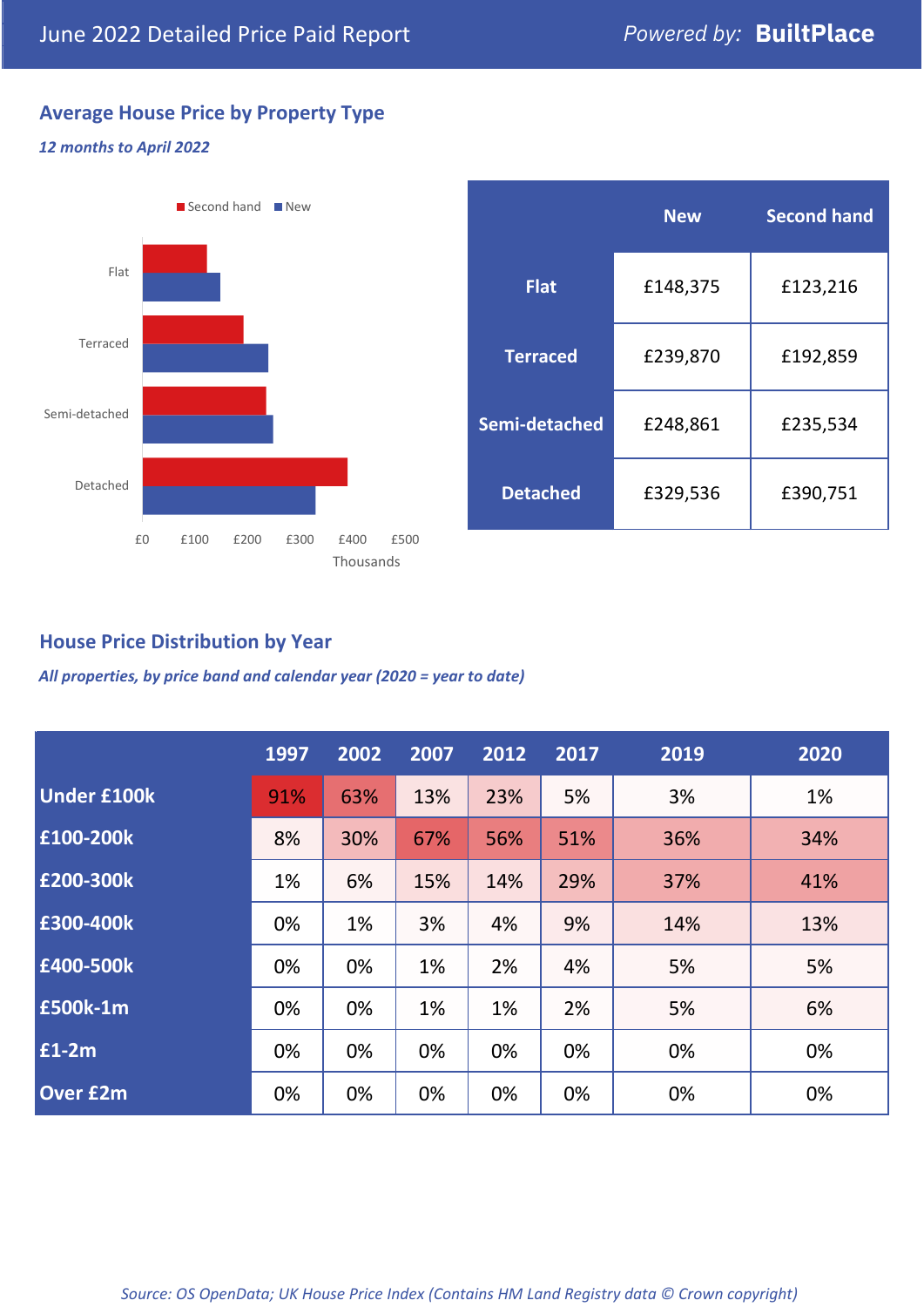# **Transactions (February 2022 data)**

*Annual Transactions, Indexed (2001-05 average = 100)*



There were 5,600 transactions in North Northamptonshire during the 12 months to February 2022. This is 65% of the average from 2001-05 and suggests activity is significantly below pre-downturn levels.

Transactions in North Northamptonshire have fallen by 13.8% since 2014, compared to changes of -8.0% for East Midlands and -7.7% for England.



#### *Cash and New Build Sales as % of Total, by Year*

*Note: The data on this page EXCLUDES transactions identified as transfers under a power of sale/repossessions, buy-to-lets (where they can be identified by a mortgage), and transfers to non-private individuals - i.e. it comprises only Land Registry 'A' data.*